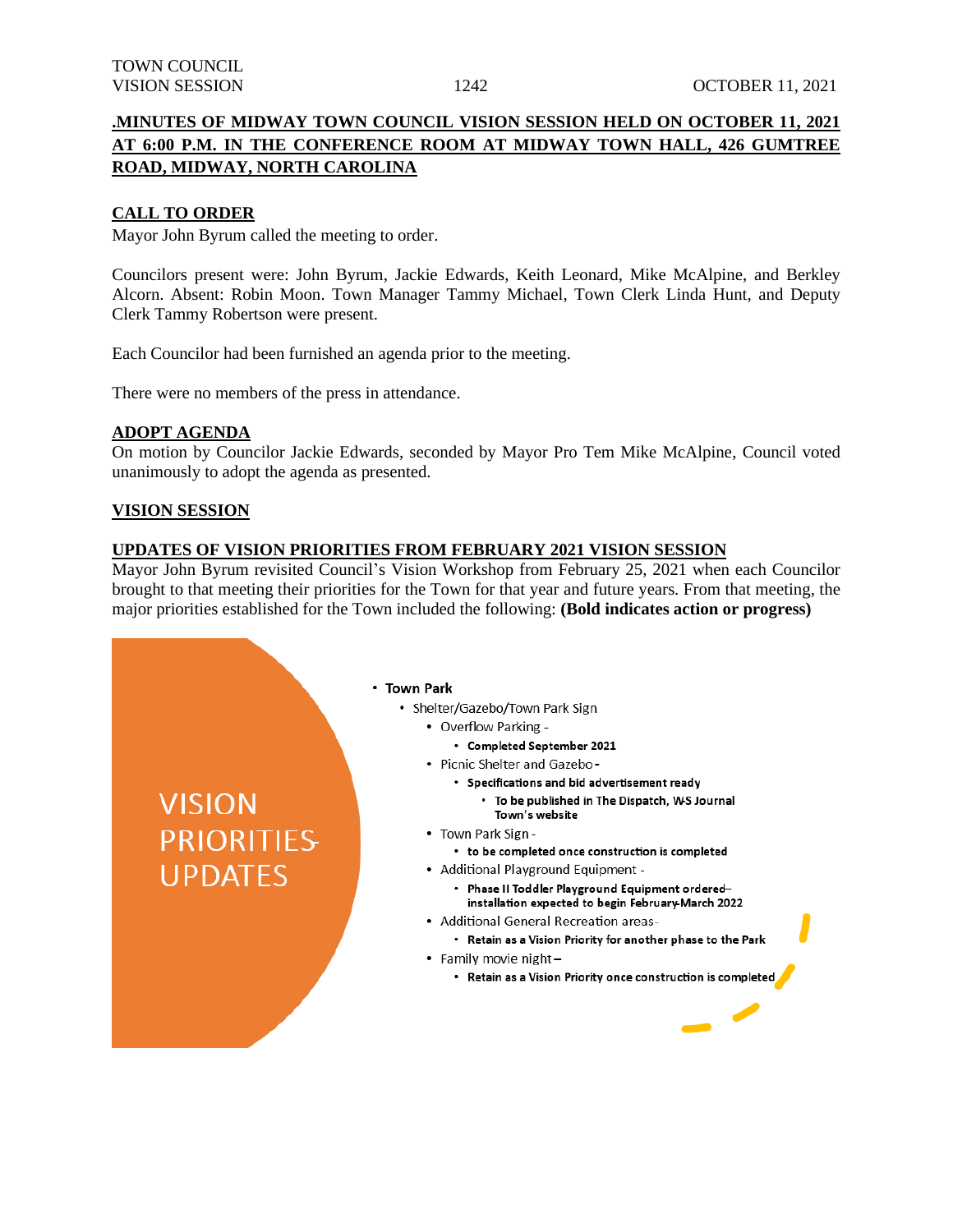#### • Beautification Signs -

- On-going Remove current beautification sign at the end of Hickory Tree Road and Old US Highway 52 and replace with a larger sign at the water tower on Hickory Tree Road coming into Town. Upgrade other beautification signs in the Town to enhance/brand the image of the Town
- Mowing along fence line on Hickory Tree Road
	- Clean the tree area along Fred Sink Road fence line and bush hog outside the fence line a couple times per year to give the area more aesthetic appeal
		- \* Town Contractor is completing Town's sections regularly
	- Contact NCDOT Division 9 regarding concerns about the above areas in their domain are not being mowed and request other options
		- Town Manager has placed request through NCDOT for mowing - added to the rotation and NCDOT contractor has mowed the area.

- Core Commercial Overlay District Overhaul
	- Continuing to work with Craig Goodson of Davidson County EDC for opportunities to promote Town of Midway
- Fun Day at Town Park( annually commemorate opening day)
	- On hold pending construction of shelter and gazebo
- Community Center
	- On hold pending completion of shelter and gazebo
- Land Use Plan Update
	- Completed and adopted by Town Council July 2021
- Chapter 160D Updates to Town Ordinances
	- Completed and adopted by Town Council June 2021
- NCDOT Right-of-Way request due to Bridge Replacement Gumtree Rd.
	- Town Council approved proposal and settlement for rights of-way acquisitions June 2021.

 $\overline{\phantom{a}}$ 

# **VISION PRIORITIES UPDATES**

**VISION** 

**PRIORITIES** 

**UPDATES**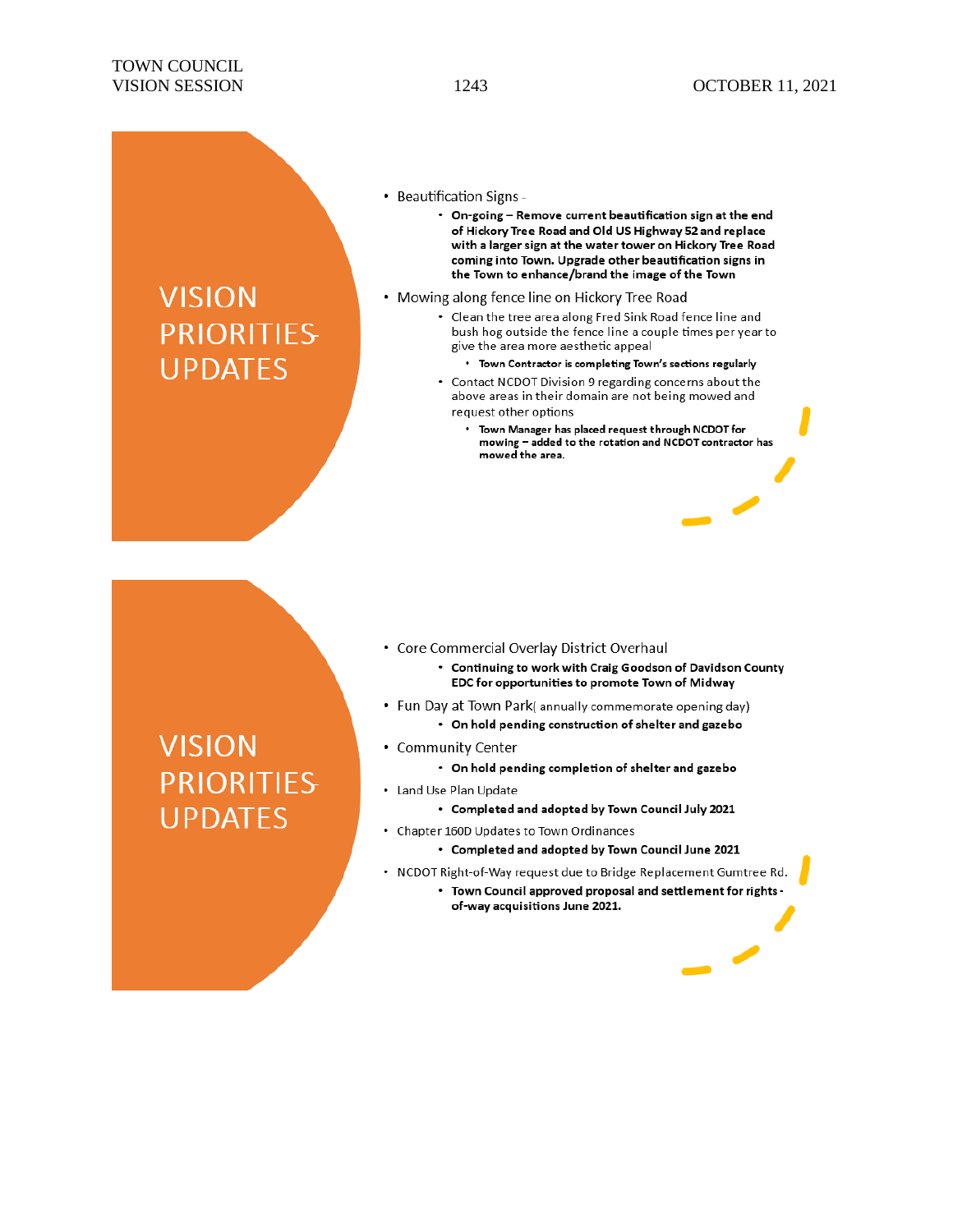Mayor Byrum stated that since that meeting some items have been addressed and work continues on others. Mayor Byrum again asked Council to list their priorities for the Town to determine if their priorities have changed since the February 25, 2021 meeting.

#### **DISCUSS AND IDENTIFY VISION PRIORITIES (Bold indicates Council/Staff responses)**

- Town Park
	- **Hire additional staff during the construction of the picnic shelter and gazebo**
	- **Thin out trees outside of lower east walking trail fence line**
	- **Venue for special events after completion of shelters**
	- **General recreation area as another phase to the park**
	- • **Volleyball, Tetherball, Horseshoes, Disc Golf, Cornhole, Badminton**
- Town Motto
	- **In 2015, Town Council adopted a resolution, supporting the display of the National Motto, "In God We Trust", on the exterior of the Town Hall building. It was the consensus of Council to have Town staff research how to officially adopt "In God We Trust" as the Town's motto.**
- Appreciation Dinner
	- **Reception honoring the Town's Planning and Zoning Board after the Planning Board meeting on November 30, 2021**
	- **Elected Official's Reception for newly elected Council members after the Town Council meeting on December 6, 2021**
	- **Set date for annual Appreciation Dinner at the January 3, 2022 Town Council meeting**
- Donated Tobacco Receptacles Keep America Beautiful Campaign
	- **Consensus of Council to accept tobacco receptacles from the North Davidson Chamber of Commerce to promote the Keep America Beautiful Campaign.**

**Placement of the receptacles should be in the back parking lot or other areas as may be recommended by Town Park Superintendent Danny Mizell. The receptacles at Town Hall will aid in the disposal of tobacco products before entering the Town Park.** 

- Personnel Policy Comprehensive Review
	- **Upon the recommendation of the Personnel Committee, Council adopted the Town's Personnel Policy at Town Council's regular meeting on April 6, 2016. Serving on that Personnel Committee were Mayor Pro Tem Mike McAlpine (Chairman), Councilor Keith Leonard, Jackie Edwards, Town Attorney Jim Lanik and Town Clerk Linda Hunt. Town Manager Tammy Michael stated the current policy needs to be updated. It was the consensus of Council to have Mrs. Michael reach out to the North Carolina League of Municipalities to have the current policy reviewed for suggested changes and updates. The recommended changes and updates would then be brought back to the Personnel Committee for review and approval. It was the consensus of Council to reappoint Councilors Keith Leonard and Jackie Edwards along with Town Attorney Jim and Lanik and staff members Town Manager Tammy Michael and Town Clerk Linda Hunt to serve on the Personnel Committee.**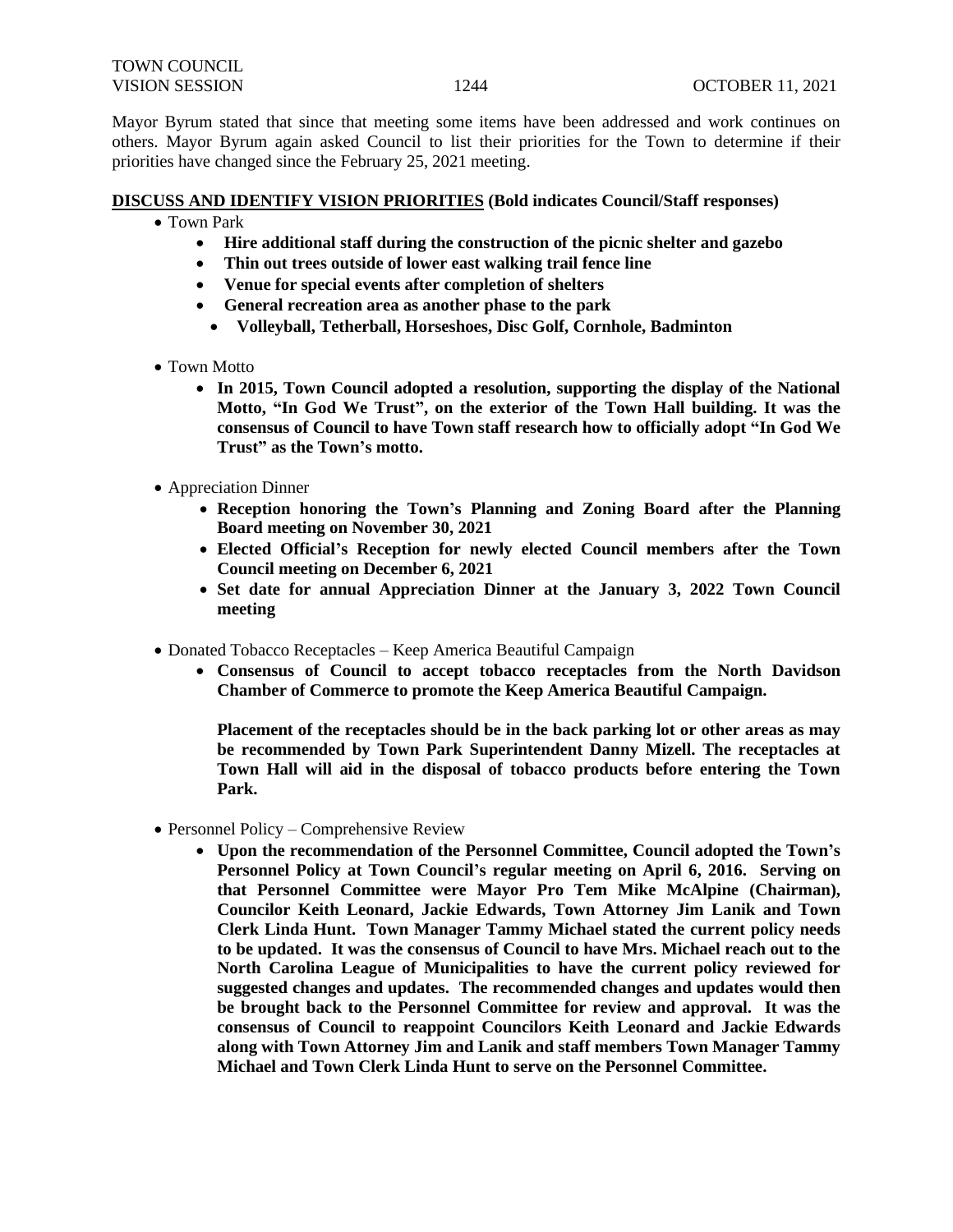- Grocery Store
	- **Council continued discussing the ongoing search to have a grocery store in Midway. Grocers that have been contacted about establishing a store in the Town includes: Lidl, Aldi, Ingles, Food Lion, Lowes Foods, Food City, Walmart, Piggly Wiggly, and Independent Grocers. Due to the proximity of existing grocery stores, grocers have declined adding a store in Midway. Mayor Byrum will contact representatives from Merchants Distributors who provide grocery wholesaling to grocery stores throughout the United States for leads on Independent Grocers that may be interested in establishing a grocery store in Midway.**
- Town of Midway Subdivision Ordinance
	- **Review for possible revisions**
- Sewer Tap Fees
	- **Review with Town Attorney Jim Lanik**

## **TOWN MANAGERS REPORTS**

# **ARP FUNDS**

Town Manager Tammy Michael will attend a series of zoom classes presented by the School of Government that will give more insight on the expenditures of the American Rescue Plan (ARP) Funds. ARP funds are being distributed to state and local governments to aid in the recovery of the Coronavirus pandemic.

#### **ADOPTION OF FOURTH EDITION OF "SUGGESTED RULES OF PROCEDURE FOR CITY COUNCIL"**

At the June 30, 2008 regular Town Council meeting, Council adopted the "Suggested Rules of Procedure for a City Council," Third Edition, that is simply a condensed version of Roberts Rules of Order and more tailored for a smaller governing body. Town Manager Tammy Michael advised Council that a fourth edition of "Suggested Rules of Procedure for City Council" is available and will be placed on the November 1, 2021 agenda for adoption.

#### **ADVERTISING IN** *THE DISPATCH* **(\$180/YEAR)**

As required by law, to advertise the Town's legal ads, the Town currently subscribes to the Dispatch, a newspaper of general circulation. The Town currently pays \$180 per year for the subscription plus the cost of running the legal ads in the Legals section of the Dispatch.

Town Manager Tammy Michael informed Council that many cities and towns are only posting legal ads on their respective websites rather than running the notices in a local newspaper. By adopting a policy, Council can post legal ads on the Town's website without having them printed in *The Dispatch.*

Town staff will develop a policy that will allow for the ads to be placed on the Town's website for public notice.

#### **IT VENDOR PROPOSAL**

Town Manager Tammy Michael presented to Council a proposal for IT services for the Town from VC3, Inc., an IT company providing IT services to local governments and preferred partner of the North Carolina League of Municipalities (NCLM).

VC3, Inc. has extensive local government IT experience. Highlights include:

- Focused on small and medium local governments
- Relationships with 340 plus Local Government entities